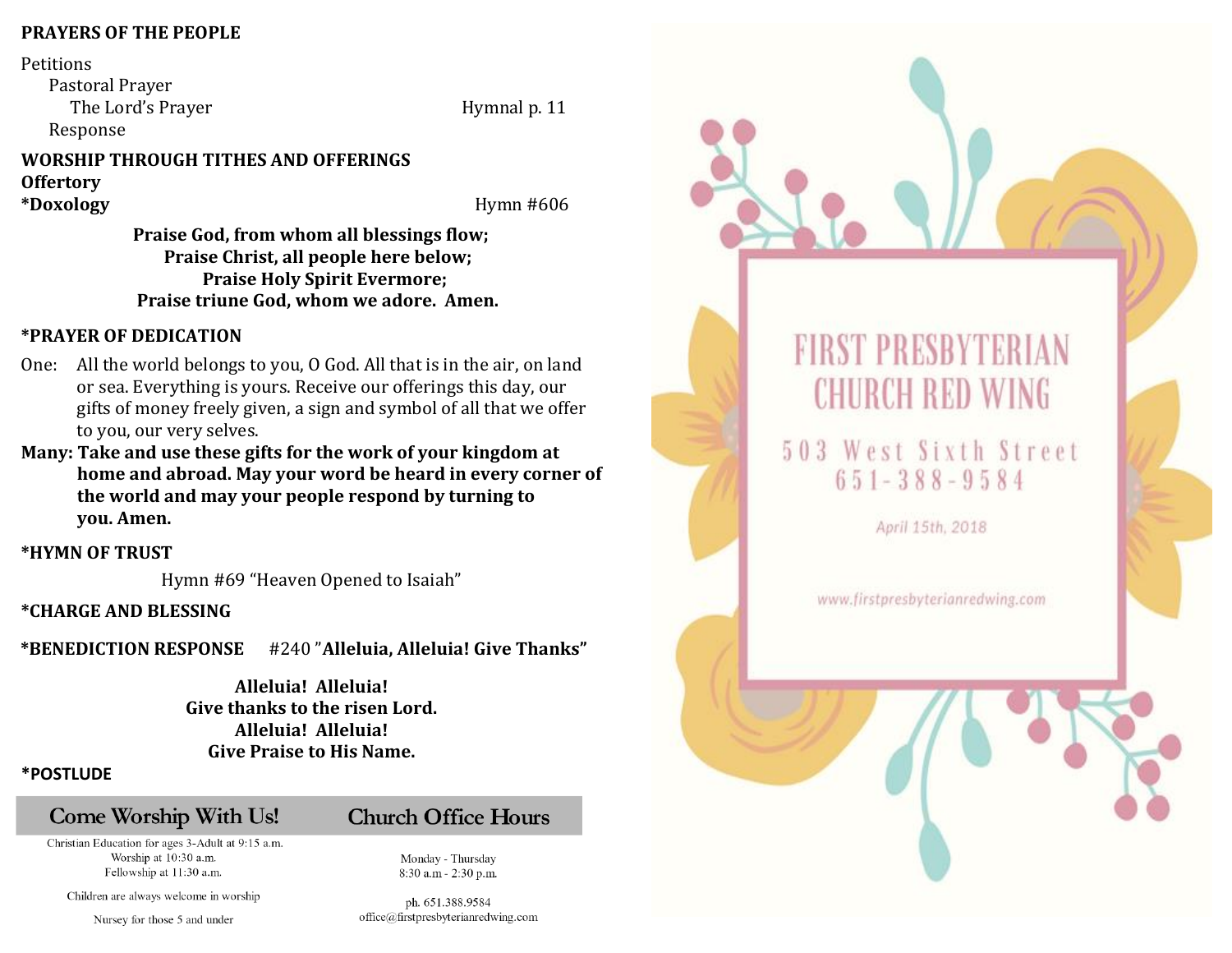#### **WORDS OF INSPIRATION**

"When we talk about "seeking God" or "finding union with God" we aren't referring to a search for a hidden deity. The words actually refer to a deepening REALIZATION of the intimacy and union that already exist. The spiritual life has nothing to do with getting closer to God- can we get any closer to God than we already are? It is instead a journey of consciousness. Union with God is neither acquired nor received; it is REALIZED and in that sense, it is something that can be yearned for, sought after, and with God's grace, found."

-George May

#### **PIANO PRELUDE**

**RINGING OF THE CHURCH BELL**

**WELCOME AND ANNOUNCEMENTS**

**INTROIT** 

#### **CALL TO WORSHIP**

One: Come! Listen to the call of the Lord. **Many: Let us respond together to his call.** One: Come! We are his chosen instrument. **Many: Let us be equipped together as his people.** One: Come! Let us declare the name of the Lord. **Many: Let us worship together the Lord of all.**

#### **\*HYMN OF PRAISE**

Hymn #727 "Will You Let Me Be Your Servant"

#### **\*PRAYER OF CONFESSION**

**Lord, help us to see and hear your call, help us to seek you out in our daily living, to actively look and listen for you and to respond when we see and hear you. Forgive us for those times when we forget the call and choose to ignore it for our own selfish desires. Forgive us for those times when we become deaf and blind to your call because we are afraid of what you will ask of us. Lord, open our eyes and ears, our hearts and minds to all that you wish to say to us, to all that you call us to, help us to face our fears and obey your call. So be it. Amen**

#### **\*SILENT PRAYER**

#### **\*ASSURANCE OF PARDON**

One: Hear the good news

**Many: Jesus is risen indeed, and we have received the most precious blessing: life eternal in his kingdom. Neither sin nor evil has the power to separate us from the One who loves us, and the One who forgives us in the name of the Father, the Son, and the Holy Spirit. Amen.**

**\*PRAYER RESPONSE** Hymn #587 "Alleluia!"



#### **A TIME FOR YOUNG DISCIPLES**

| <b>SONG OF PREPARATION</b>                              | "Here I am!" (insert)                      |
|---------------------------------------------------------|--------------------------------------------|
| NEW TESTAMENT LESSON                                    | Matthew 6:24                               |
| <b>CHOIR ANTHEM</b>                                     | "Goin' to See the King" arr. Sheldon Curry |
| NEW TESTAMENT LESSON                                    | Acts 9: 1-19                               |
| One: The Word of the Lord.<br>People: Thanks be to God! |                                            |
| <b>SERMON</b>                                           | Rev. Greg Bolt                             |
| HYMN OF HOPE                                            |                                            |

HYMN #662 "Christ, Whose Glory Fills the Skies"

#### **\*AFFIRMATION OF FAITH** Declaration of Faith

**"God created human beings with a need for community and with freedom to enter into it by responding to their Maker with grateful obedience and to one another with love and helpfulness. We believe that we have been created to relate to God and each other in freedom and responsibility. We may misuse our freedom and deny our responsibility by trying to live without God and other people or against God and other people. Yet we are still bound to them for our life and well-being and intended for free and responsible fellowship with them. Since every human being is made for communion with God and others, we must treat no one with contempt. We are to respect and love all other people and ourselves as well."**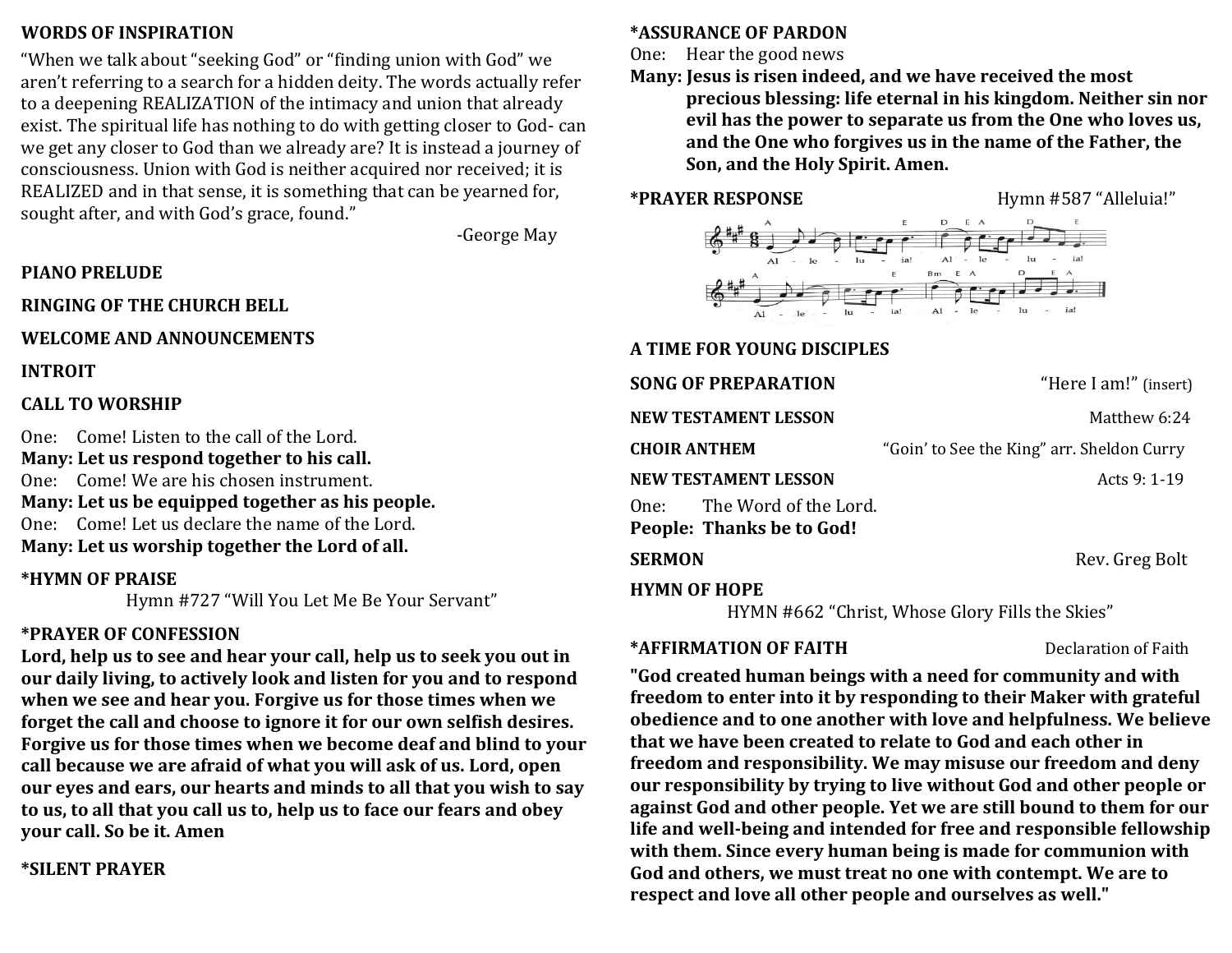# The Congregation's Mission

"First Presbyterian Church of Red Wing is a congregation that seeks to grow in the love of Jesus Christ and to share that love with the community and the world."

#### **PARTICPANTS**

| III PIIIIISU Y        |
|-----------------------|
| <b>Choir Director</b> |
| Pianist               |
| Organist              |
| Pastor                |
| Pastor                |
| Liturgist             |
|                       |
| <b>GREETER</b>        |

In Ministry **The Congregation** Peter Dulak Lynn Dulak JoAnne McNamara The Rev. Heidi Bolt The Rev. Greg Bolt Scott Halverson

| GREETER:          | <b>Dolores Rootes</b>                          |
|-------------------|------------------------------------------------|
| USHER:            | <b>Chris Rayner</b>                            |
| <b>FELLOWSHIP</b> | Edie & Corrine Williams                        |
| <b>FLOWERS</b>    | Eleanor Griffin $-$ In memory of Chuck Griffin |
|                   |                                                |

#### **ANNOUNCEMENTS**

#### THIS WEEK'S FIRST PRESBYTERIAN HAPPENINGS:

| Today, 4/15, | 9:15 a.m.    | Youth Drama                |
|--------------|--------------|----------------------------|
|              | $10:30$ a.m. | Worship                    |
|              | $11:30$ a.m. | Fellowship                 |
|              | 12:00 p.m.   | Piano Recitals             |
|              | 6:00 p.m.    | Confirmation               |
| Mon, 4/16,   | $10:00$ a.m. | Coffee at Mandy's Cafe     |
|              | 7:00 p.m.    | Horticulture               |
| Tues, 4/17,  | 6:55 p.m.    | <b>JuBELLation Ringers</b> |
| Wed, 4/18,   | $6:30$ a.m.  | Men's Book Study           |
|              | 6:30 p.m.    | Session                    |
| Thurs, 4/19, | $7:30$ a.m.  | Women's Book Study         |
|              | 5:00 p.m.    | Hispanic Outreach          |

## Goin' to See the King, arr. Sheldon Curry

Trials dark on every hand, and we cannot understand All the ways that God could lead us to that blessed promised land; But He guides us with His eye, and we'll follow 'til we die, For we'll understand it better by and by.

> By and by, when the morning comes, When the saints of God are gathered home We will tell the story, how we've overcome. For we'll understand it better by and by.

When we all get to heaven what a day of rejoicing that will be! When we all see Jesus, we'll sing and shout the victory! And there'll be no more dying there, we are going to see the King. No more dying there, we are going to see the King.

> No more dying there, we are going to see the King. Hallelujah, Hallelujah, we're going to see the King.

Soon and very soon, we are going to see the King. Soon and very soon, we are going to see the King. Soon and very soon, we are going to see the King. Hallelujah, Hallelujah, we're going to see the King. We're going to see the King. We're going to see the King. Hallelujah! By and by.